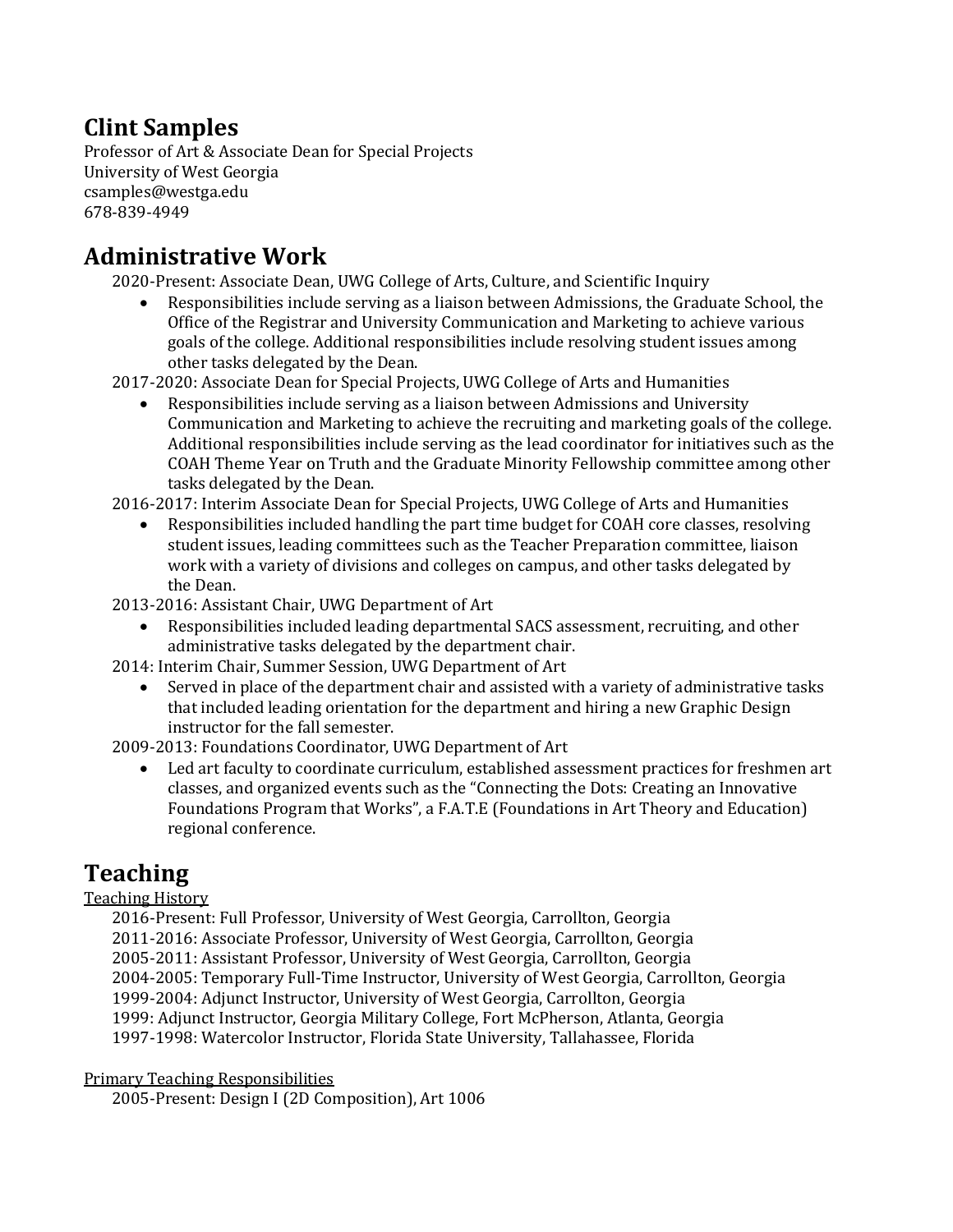2005-Present: Painting I (Watercolor), Art 3601

#### **Additional UWG Courses Taught**

2017-Present: What Do You Know About Walt Disney and the American Century? XIDS 2002 2007-2014: Digital Media for Artists (Web Design), Art 4007 2010 & 2014: Senior Capstone I, Art 4998 2010 & 2014: Senior Capstone II, Art 4999 2009: Special Topics-Painting, UWG France Study Abroad, Art 4989 2005-Present: Advanced Painting, Art 4604 2004-2005: Drawing I, Art 1007 2004-2006: Drawing II, Art 1008 2004: Oral Communication and the Visual Arts, Art 2000 2005: Printmaking, Art 3801 2004: Advanced Drawing, Art 4000 2005: Advanced Printmaking, Art 4805 2006-2011: Graduate Painting, Art 5605

#### UWG Courses Developed

2017: What Do You Know About Walt Disney and the American Century? XIDS 2002 2007: Digital Media for Artists, ART 4007

Online Teaching and Training

2017-Present: Art Appreciation, ARTS 1100, Online ECore class 2014: Quality Matters Training; (Completed six weeks of training for online course instruction.)

### USG Goes Global Summer Study Abroad

2018-2020 (Summer): Exploring Space & Place: Watercolor Painting in Paris and Art in the "City of Light": An Introduction to Art in Paris (2020 canceled due to COVID)

### **Teaching Awards**

2010: College of Arts and Sciences Excellence in Teaching Award

### Faculty Advisement & Student Achievements

2010: Department of Art Website Revision—Supervised Graphic Design students Lee Augsburger and Elizabeth Bearden to launch a new website for the Department of Art 2009-Present: Art Student League Co-Advisor (with Instructor Erin Dixon) 2007-2008: UWG Student Art Exhibition, Carrollton Cultural Arts Center

#### *Student Achievements*

*Atlanta Track Club Peachtree Road Race T-Shirt Competition Winners*

2017: Peachtree Road Race T-Shirt Design Winner Kevin Benton (Art Alumni 2011)

2013: Peachtree Road Race T-Shirt Design Winner Justin Dunbar (Art Education)

2011: Peachtree Road Race T-Shirt Design Winner Jessica Ferguson (Painting)

2010: Peachtree Road Race T-Shirt Design Winner Allison Bennett (Painting)

## *Peachtree Road Race Volunteer T-Shirt Design Selections*

2013: Katherine Dye 2012: Holly Berndt 2011: Alyssa Chitwood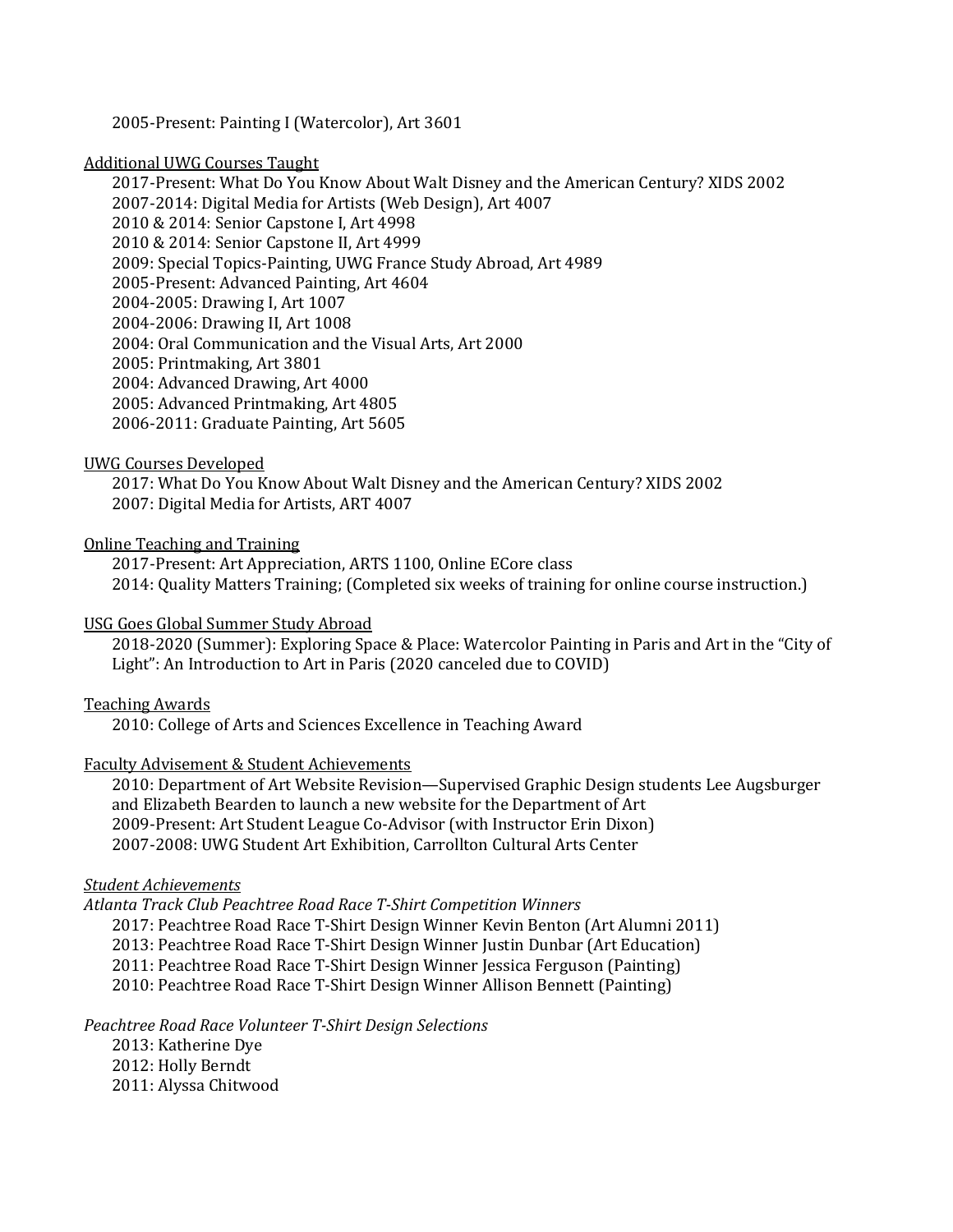*Peachtree Road Race T-Shirt Design Competition Finalists*

2015: Cathryn Bozone

2014: Natasha Stansel, Kristen Cone

2013: Justin Dunbar, Hannah Sanders, Katie Pettus, Kayla Marston

2012: Caitlin Weathers, Mallory Royal, Clarissa Robinson

2011: Barbie Klimaszewski, Jessica Ferguson, Alyssa Chitwood

2010: Allison Bennett, Elizabeth Bounds, Jessica Gerjets, Hannah Kelley

2009: Tiffany Spencer, Hannah Lucas

*Recent Student Achievements for Watercolor Paintings*

2021: Grace Jorek, Artwork selected for Home 2.0 Student Exhibition

2020: Dallas Griffin, Merit Award, UWG Juried Student Art Show

2017: Carey Drake, Best in Show Award, UWG Juried Student Art Show

2016: Devon Moore, First Place Award, Georgia National Fair Art Exhibition, Perry, Georgia

2015: Katlin Buck, Artwork Accepted, College Juried Exhibit, Marietta, Georgia

2015: Jessica Hyaduck, Katlin Buck, Ashley Heflin, Billy Breedlove, and McKinley Shunn, Artwork Accepted, Georgia National Fair Art Exhibition, Perry, Georgia

2014: Chelsee Ford (First Place Award-Amateur Division) Georgia National Fair Art Exhibition, Perry, Georgia

2013: Airyonna Ahmed (First Place Award-Amateur Division), Katie Crawford, and McKenna Mansfield, Artwork Accepted, Georgia National Fair Art Exhibition, Perry, Georgia

2009: Amber Lamp, Artwork Accepted, College Juried Exhibit, Marietta, Georgia

2009: Marcee Henson (Purchase Award) and Clara Gonzalez, Georgia National Fair Art Exhibition, Perry, Georgia

2008: Rachel Guest, Artwork Accepted, College Juried Exhibit, Marietta, Georgia

2008: Josh Canady and Buffy Head, Artwork Accepted, Georgia National Fair Art Exhibition, Perry, Georgia

2007: Elizabeth Weatherby, Artwork Accepted, College Juried Exhibit, Marietta, Georgia 2007: Kathleen Kulcsar (Honorable Mention), Georgia National Fair Art Exhibition, Perry, Georgia 2006: Maggie Bowers, Colleen Beyer, Sara Stevens and Rhea Zerr, Artwork Accepted, College Juried Exhibit, Marietta, Georgia

2006: Sara Stevens (Merit Award), Maggie Bowers, Morgan Wenderoth, Toby Saunders, Rhea Zerr and Tom Hays, Artwork Accepted, Georgia National Fair Art Exhibition, Perry, Georgia 2006: Georgia White and Candace Winkles (2nd Place Award), Welcome Art/Coosa Valley Art

Show, Cedartown, Georgia

2005: Julie Teague, Ryan Chandler, and Colleen Beyer (Purchase Award), Artwork Accepted, College Juried Exhibit, Marietta, Georgia

2005: Julie Teague, Artwork Accepted, Georgia National Fair Art Exhibition, Perry, Georgia 2005: Ryan Chandler (\$200 Cash Award), Welcome Art/Coosa Valley Art Show, Cedartown, Georgia

*UWG Research Day and Big Night Presentations*

2008: Jessica Craig (2nd Place Award-Humanities), Research Day 2006: Maggie Bowers (1st Place Award-Humanities), Big Night Presenter

Press Recognition for Student Achievements

2014: Art Students on Winning Run of T-shirt Designs, The Atlanta Journal-Constitution, Sports Section, C1, June 28, 2014

2011: *A New Peachtree T-shirt Legacy*, WXIA, 11 Alive Television Segment April 21, 2011

2011: *Transforming Ideas into Art* (Feature Story) UWG Perspective Magazine, pgs 5-6

2010: *West Georgia has eye for art*, The Atlanta Journal-Constitution, Sports Section, C6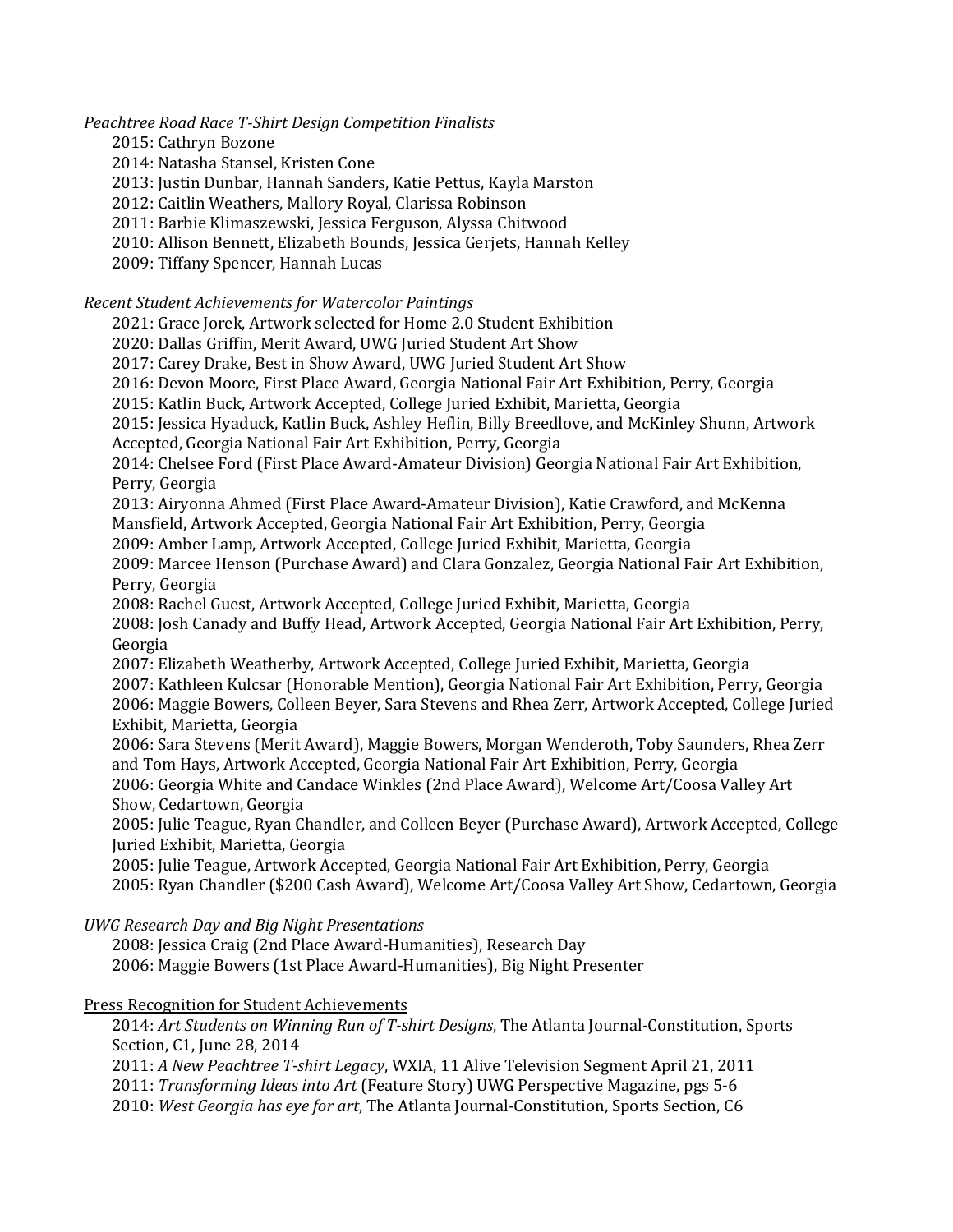June 29, 2010

2010: *Road scene to 'work seen'*, The Atlanta Journal-Constitution, Sports Section, C5 July 5, 2010 2010: *UWG's Bennett named winner of design contest*, The Times-Georgian, 8A July 6, 2010 2010: *Down the stretch run*, The Times-Georgian, Section B July 3, 2010 2010: *A Fabric Finish*, Peachtree Road Race Magazine, Pgs. 24-26 July 4, 2010 2009: *Vote for the '09 AJC Peachtree T-shirt* The Atlanta Journal-Constitution Print & Online edition March, 2009 Design featured as #3 2009: *The art of Peachtree*, The Times-Georgian, Section B July 4, 2009 2009: *A Real Runners Trophy*, Peachtree Road Race Magazine, Pgs. 20-22 July 4, 2009

## **Service**

Service to the University

2020: Momentum Year Summit III (COAH Representative)

2020: Coca Cola First Generation Scholarships, Ad Hoc Committee Member

2019: Engage West Survey Committee

2018: Associate Director of Admissions Search, Ad Hoc Committee Member

2016: Academic/Event Scheduling Project, Committee Member

2015: "How Much Do You Know About Color?" Presentation, College for a Day, UWG Newnan

2015: Tech Committee, Senate At-Large Member

2015: Best of the West End of the Year Awards Ceremony Team

2014: Best of the West Awards and Recognition Team

2011-2014: Senate Member University Relations Committee Member, Served as Secretary

2012-2013: UWG Presidential Search and Screen Committee Member

2012-2013: Tech Fee Grant Committee Member

2011-2013: University Relations Committee Member

2009-2010: UWG Website Task Force Member

2008-2010: General University Matters Committee Member, Served as Secretary

2008-2009: Student Life Committee Member

2007-2008: Faculty and Administrative Staff Personnel Committee Member

2006-2009: Big Night Art Exhibition Organizer for TLC Atrium

2006: Strategic Enrollment Management Marketing Sub-Committee

2005: UWG Mascot Selection Sub-committee Member

Service to the College of Arts and Humanities

2020: High School Recruitment visits: Northgate, Newnan and East Coweta High

2019-2020: COAH Theme Year on Collaboration, Ad Hoc Committee Member

2018-Present: COAH Art Therapy Interdisciplinary Committee

2017-2018: COAH Theme Year on Truth, Ad Hoc Committee Member

2017-Present: Admissions Liaison, COAH College Preview Day and Bus Day Recruiting Events

2017-Present: COAH Graduate Studies Subcommittee

2017-Present: Graduate Minority Fellowship, Ad Hoc Committee Member

2016-2017: COAH Teacher Prep Committee Member

2016: COAH Promotion and Tenure Committee Member

2014: COAH Strategic Plan Committee Member

2014: COAH Strategic Plan Committee Member

2011-2013: COAH Executive Committee Member

2011-2013: COAH Executive Committee Member

2006-2007: Digital Measures Committee Member

2005-2007: College of Arts & Sciences Faculty Advisory Committee Member, Served as secretary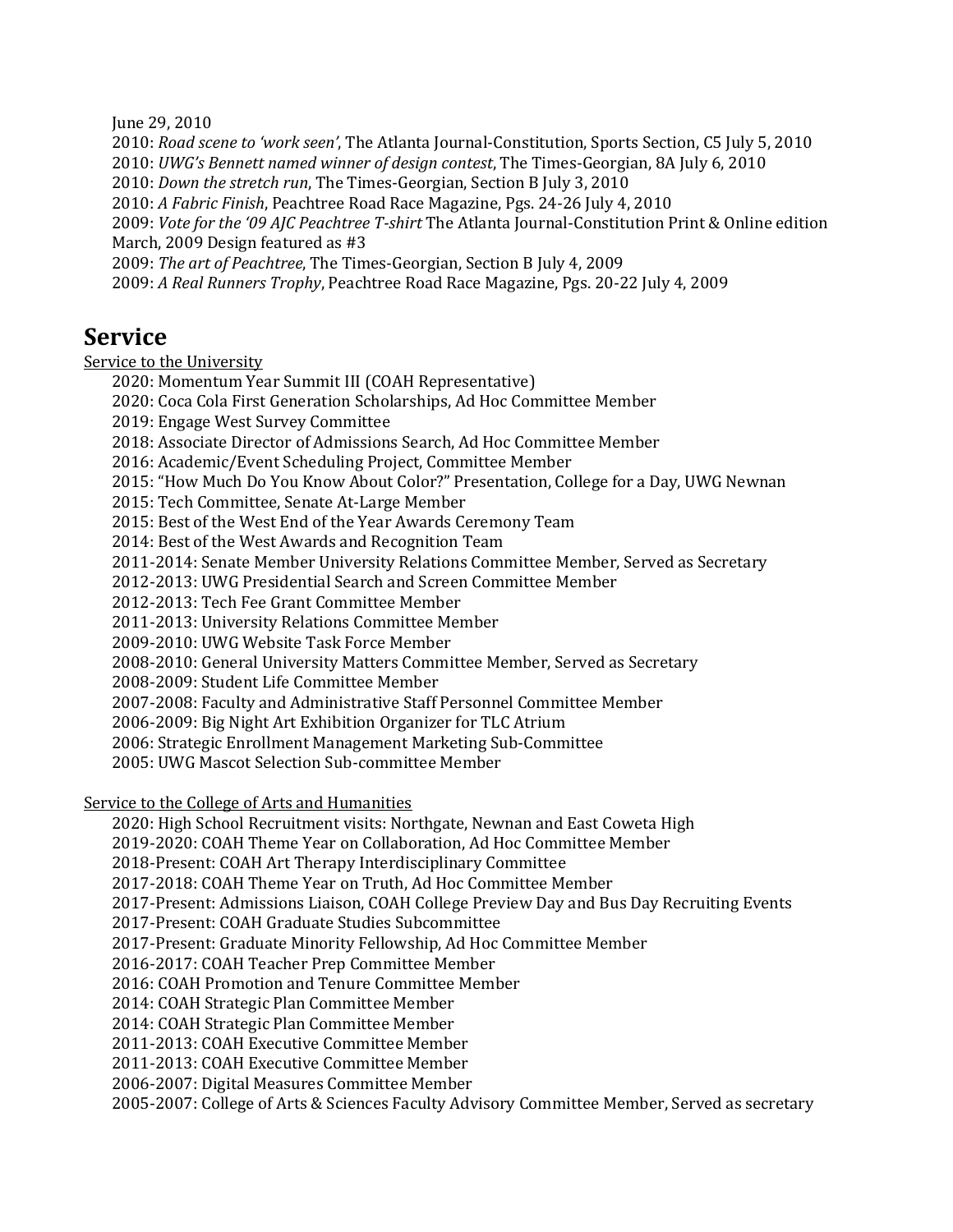and co-chair

Service to the Department of Art 2017-2018: Scholarship Committee Member 2016: Art Education Search Committee Chair 2014: Interim Chair (Summer) 2014: High School Recruitment visit: Carver High School Presentation 2013: High School Recruitment visit: Northgate and East Coweta High School Presentations 2013: Department of Art Executive Committee Member 2013: Department of Art Scholarship Committee Member 2013: Revised and updated the Department of Art website for 2013 NASAD review 2012-2013: NASAD Self-Study Co-Author 2012-2016: Department of Art Summer Orientations Leader 2012-2016: Department of Art SACS Assessment Leader 2012: Graphic Design/Photography Search Committee Member 2009-2016: Department of Art Website maintenance 2009: Faculty Representative, France Study Abroad Program 2009: Graphic Design/Photography Search Committee Member 2008: Foundations/3D Search Committee Member 2008: Foundations/Drawing Search Committee Member 2008: RPG Guide (Retention, Progression, Graduation) 2007-2008: Community Relations Committee Member 2007-2008: Graphic Design Search Committee Member 2007-2008: Big Night/Arts Area Selection Committee Member 2006-2012: A-DAY Department Representative 2006: NASAD Steering Committee Member 2005-2007: Scholarship Committee Member 2005-Present: Various Visitation & Preview Days

### Service as Juror related to UWG

2008: Juror-Holocaust Art Contest, UWG Ingram Library 2007: Juror-UWG Homecoming Sidewalk Drawing Contest 2005: Juror-UWG Eclectic Art & Literary Magazine

### Service to the University and Community

2009-Present: Founder and Organizer, *Howl for UWG Public Art Project* 

• Howl for UWG is a public art project that grossed \$75,000 and profited approximately \$40,000 for the UWG General Scholarship Fund. \$25,000+ was raised for the Department of Art scholarship program and the funds were used to establish the Bruce Bobick Scholarship Endowment to assist freshmen students.

2008-Present: Founder & Organizer, *Carve on the Quad* 

• Carve on the Quad is a pumpkin carving competition designed as a retention aid for UWG freshmen students. It is partnered with Housing and Residence Life's "Safe Treat" community trick-or-treating event and 150+ pumpkins are displayed each year. The attendance averages 1,500 people from the community.

### Press related to Service

2013: Howl for UWG featured as part of profile segment for Georgia Traveler-Episode 703 Strides *and Stallions*, Georgia Public Television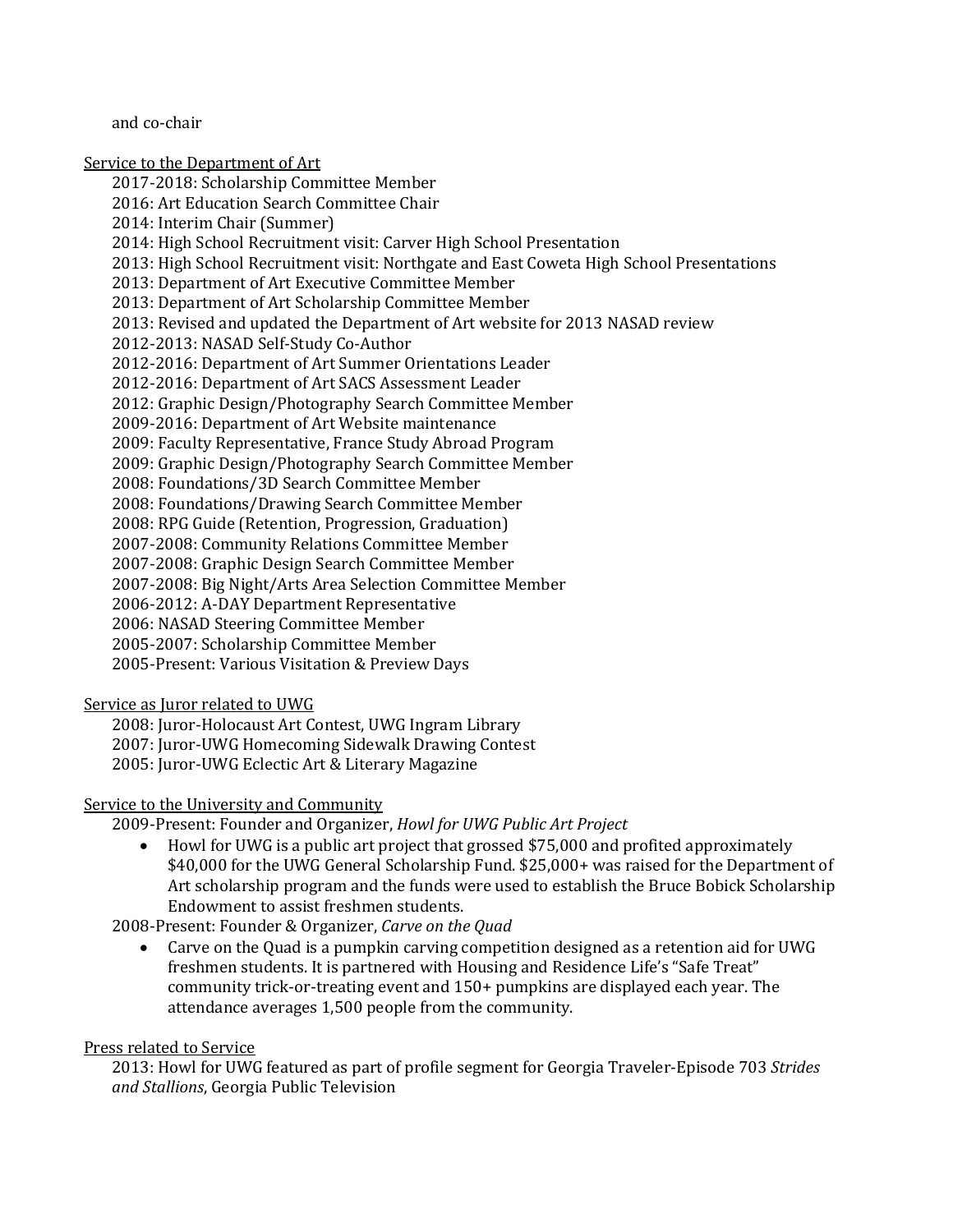Service to the Local Community

2020-Present: Board of Commissioners, Carrollton Center for the Arts (Visual Arts Subcommittee) 2010-2012: S.C.R.A.P. Bin (Source for Community Recycled Artistic Products) 2010 -2013: Arts and Culture Community Foundation of West Georgia Review Member 2007: Carrollton Maple Street Beautification Project Member

Grants/Purchases for the Department of Art

- 2020: \$3,347.00 Tech Fee Grant-Purchased a 60" Dell Monitor and Mac Desktop for Humanities Room 317
- 2007: \$4500 Tech Fee Grant-Purchased Adobe Illustrator Software

## UWG Department of Art Group Exhibitions

2021: "Home", Vault Gallery, Newnan, Georgia 2019-Present: Art Takeover Faculty Exhibition 2005-Present: UWG Faculty Exhibition, 1st and 2nd Floor Galleries, Humanities Building 2015: Studio Practices-Eilis Crean, Erin Dixon, Clint Samples, Bobick Gallery, Humanities Building 2005: "On the Map", UWG Faculty Art Exhibition, Atlanta, Georgia Exhibition 8A, UWG Faculty and Student Works, Eyedrum Gallery, Atlanta, Georgia

# **Professional Development**

## Academic Achievements

1996-1998: Master of Fine Arts, Florida State University, Tallahassee, Florida 1992-1996: Bachelor of Fine Arts, University of West Georgia, Carrollton, Georgia 1992-1996: Bachelor of Arts in Art Education, University of West Georgia, Carrollton, Georgia

## Professional Activities

2020: Guest Speaker (Elements and Principles of Design, Color Theory, and Jumpstart Your Creativity!), *Imagine 2020, A Quilting Expo*, Southeastern Quilt and Textile Museum, Carrollton, Georgia

2019: Juror: The Annual National Open Visual Arts Show, Douglasville Cultural Arts Council 2017: Juror, Southern Appalachia Artist Guild Exhibition, Blue Ridge, Georgia

2012: Juror, Eufaula Pilgrimage Show, Eufaula, Alabama

2012: Co-Writer, "Transformative Leadership", Bill Hill (Jacksonville University)-Facilitator, Future Forward Vol. 2, Integrative Teaching International

2012: Associate Editor, "Foundations Now", Future Forward Vol. 4, Integrative Teaching International

2011: Section Editor, "Balancing Conceptual and Experiential Learning" by Anthony Fontana and Michael Arrigo, Bowling Green State University, Manifesto's and Manifestations, Future Forward Issue 2, Integrative Teaching International

2010: Copy-Editor, Future Forward, Issue 1, Integrative Teaching International

2010: Juror, Young Harris Department of Art Student Exhibition, Young Harris, Georgia

2010: Juror, Paulding County Artist Guild Exhibition, Dallas, Georgia

2009: Juror, Paulding County Artist Guild Exhibition, Dallas, Georgia

2009: Guest Speaker "Color Theory" Douglas County Artist Guild, Douglasville, Georgia

2009: Guest Speaker "Color Theory" Carrollton Artist Guild, Carrollton, Georgia

2007: Juror, Arts on the River, Columbus, Georgia

2007: Juror, Juried Competition of Fine Arts, Perry, Georgia

2005: Juror, "Chiaha Harvest Fair Arts and Crafts Festival", Rome, Georgia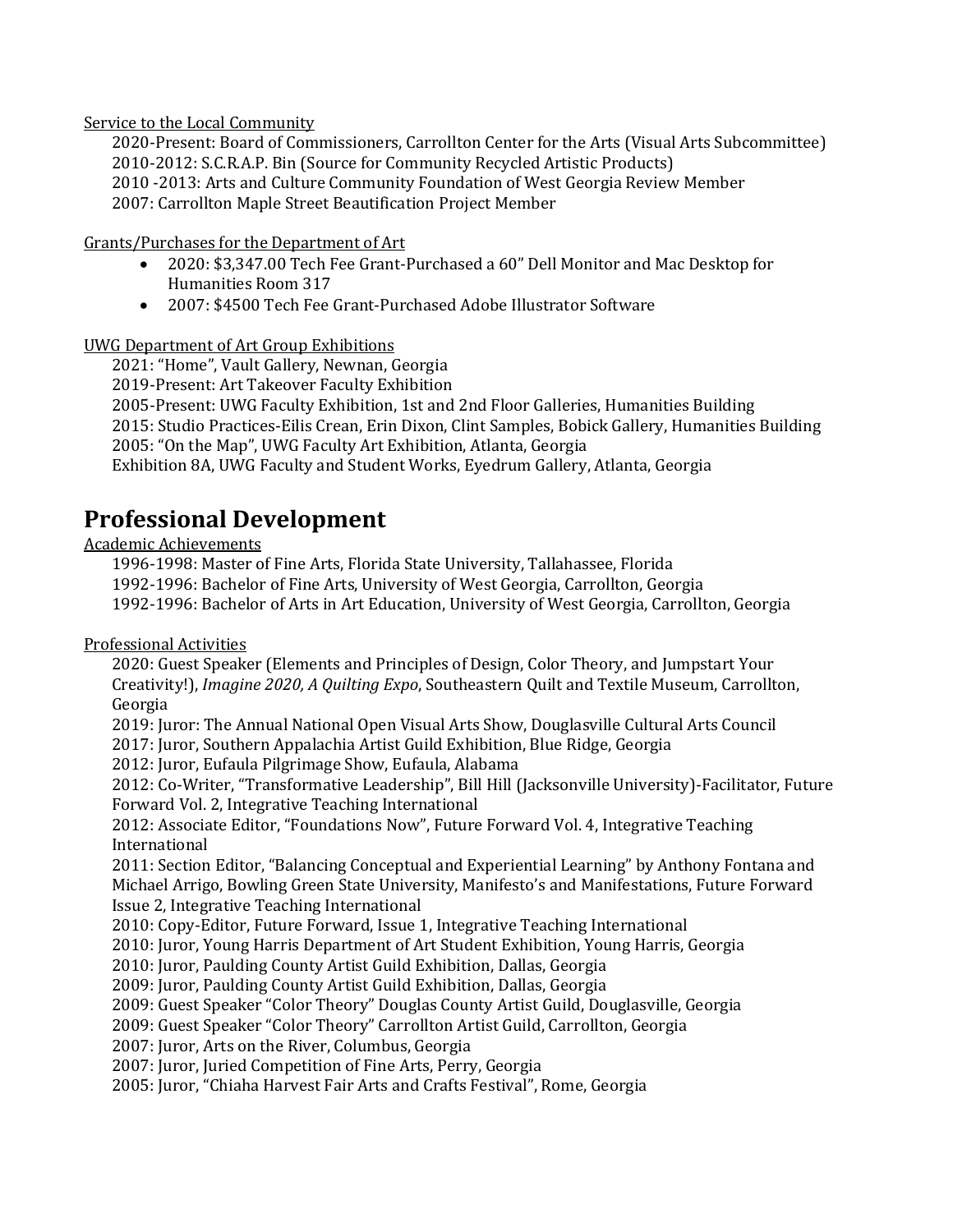## Conference Organizer

2011: Co-Organizer: *Connecting the Dots: Creating an Innovative Foundations Program that Works* 

• I led the Foundations faculty to form and host a Foundations in Art Theory and Education (F.A.T.E.) regional conference called "Connecting the Dots". The conference was held at the UWG Department of Art on September 23-24, 2011. Over 40 faculty from the southeast region attended, including one faculty member that traveled from Denver, Colorado.

## Conferences Attended and Conference Presentations

2021: Attended *Understanding Tension: Conflict Management Strategies* 

- Academic Impressions, (Two-Day Virtual Conference)
- 2020: Attended *CUR Dialogues*
	- CUR (Council for Undergraduate Research), Washington D.C.
- 2019: Attended *Emotional Intelligence Workshop for Higher Ed Leaders* 
	- Academic Impressions, Washington D.C.
- 2019: Attended: *Creative Inquiry in the Arts and Humanities*
- CUR (Council for Undergraduate Research), Trinity, University, San Antonio, Texas 2019: Presented *Becoming an Academic Whisperer, Practical Strategies to Motivate First-Year Students* USG Teaching & Learning Conference, Athens, Georgia
	- USG Teaching and Learning Conference: "Best Practices for Promoting Engaged Student Learning", University of Georgia, Athens, Georgia

2018: Presented *Keep Moving Forward: A Case Study using Walt Disney as a catalyst for a Positive Freshmen Experience* 

• USG Teaching and Learning Conference: "Best Practices for Promoting Engaged Student Learning", University of Georgia, Athens, Georgia

2018: Attended *Leading and Motivating Teams in Higher Education* by Academic Impressions

• Dr. Patrick Sanaghan, Facilitator, The Sanaghan Group, Orlando, Florida

2017: Attended 2017 *Teaching Professor Conference* by Manga Publications, St. Louis, Missouri 2015: Panel Session Chair and Presenter-*Making the Most Out of What You've Got: Color, Technology, and Collaboration in a 2D Design Class*

- "Techtonic Shifts", Foundations in Art Theory & Education (F.A.T.E.) National Conference, Herron School for the Arts, Indiana University, Indianapolis, Indiana,
- Panel Members: Steven Novick/Suffolk University, Lori Faist/Columbus College of Art and Design, Darren Hostetter/Fullerton College
- 2014: Presented *Engaging Assessment: Beyond the Rubric* (Session Presentation)
	- SACSCOC Annual Meeting, Nashville, Tennessee

## 2013: Presented *Connecting the Dots* with colleague Casey McGuire (Session Presentation)

- "Posthaus", Foundations in Art Theory & Education (F.A.T.E.) National Conference
	- Savannah College of Art and Design, Savannah, Georgia

2013: Presented *Engaging Assessment: Beyond the Rubric* (Session Presentation)

- Assessment in the Arts Conference
- Rocky Mountain College of Art & Design, Denver, Colorado
- 2012: Attended the Assessment in the Arts Conference
	- Rocky Mountain College of Art & Design, Denver, Colorado
- 2011: Attended Think Tank 6 Invitational Conference
	- Integrative Teaching International
	- University of Georgia, Athens, Georgia
- 2011: Attended the NASAD National Conference
	- Seattle, Washington

2010: Attended Think Tank 5 Invitational Conference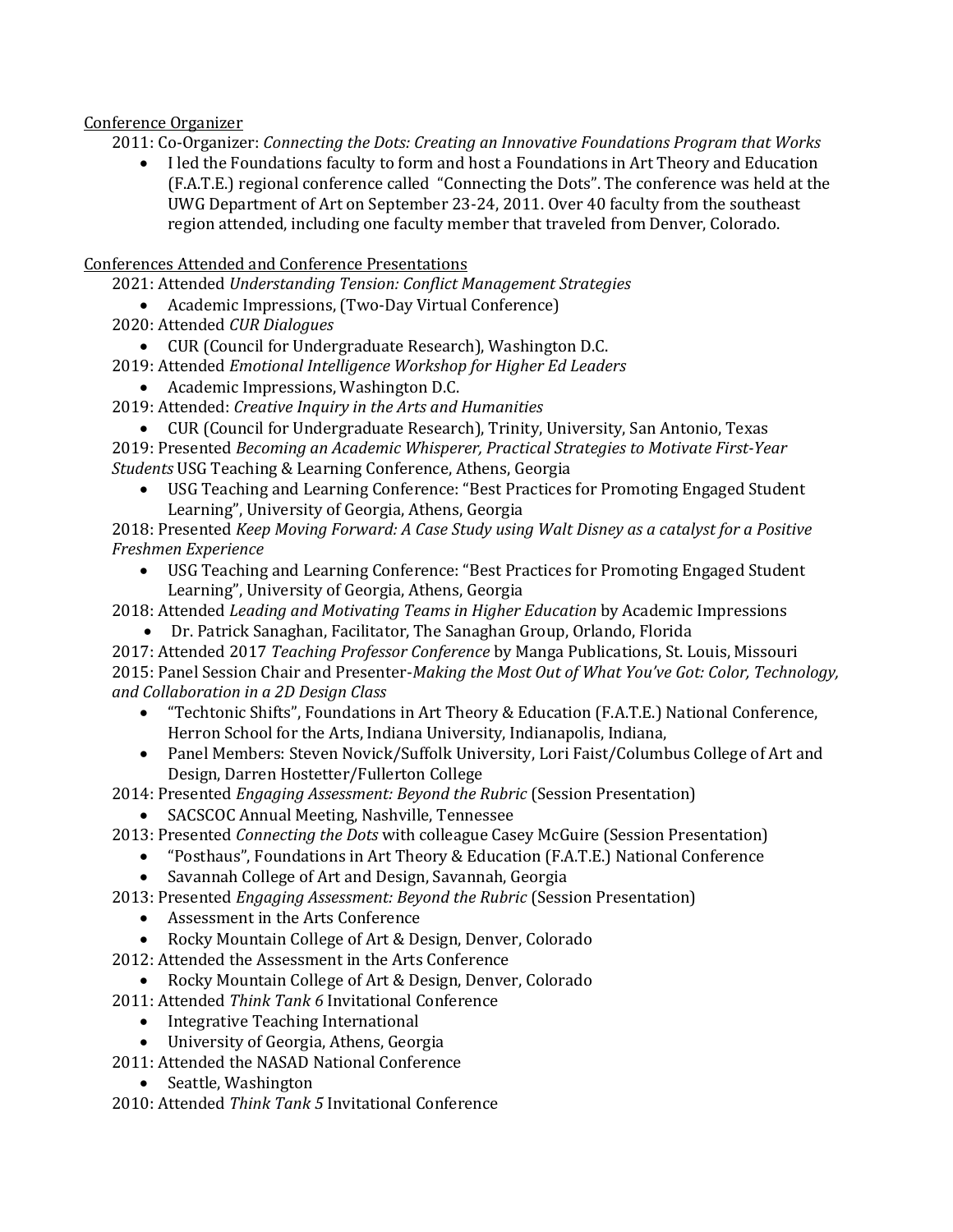- Integrative Teaching International
- University of Georgia, Athens, Georgia

2010: Presented *Fear-Composition & Concept as a Design I Assignment* 

- "Project Share" Foundations in Art Theory & Education (F.A.T.E.) Regional Conference
- Troy University, Troy Alabama

2009: Attended *Think Tank 4* Invitational Conference 

- Integrative Teaching International
	- University of Georgia, Athens, Georgia

2009: Attended Foundations in Art Theory & Education (F.A.T.E.) Regional Conference

• Savannah College of Art & Design, Savannah, Georgia

### Press Recognition for Artwork

2014: *Neon Woods Lights Up the Capitol*, The Times-Georgian, September 2, 2014 2009: *Vote for the '09 AJC Peachtree T-shirt*, The Atlanta Journal-Constitution Print & Online edition March, 2009, Design featured as #3 2009: *The art of Peachtree*, The Times-Georgian, Section B July 4, 2009

2009: *A Real Runners Trophy*, Peachtree Road Race Magazine, Pgs. 20-22 July 4, 2009 2007 Watercolor exhibit has award-winning art, The Oklahoman/NewsOk.com November 2, 2007

## Chapters Accepted

"HOWL for UWG: An Example of Artful Leadership for Art Inspired Fundraisers on Campus", *Handbook of Research on the Facilitation of Civic Engagement through Community Art* by University of Memphis professors Leigh Hershey and Bryna Bobick.

### Faculty Research Grants Awarded

2018: Faculty Research Grant (\$2,659 Painting Research Trip-Zion National Park), Office of the Provost, University of West Georgia 2012: *Research Grant (\$811 A Walk in the Woods, Oil Landscape Paintings)*, College of Arts and Humanities, University of West Georgia

### Solo, Group, and Invitational Exhibitions

2018: *Bruce Bobick, The Ripple Effect, New Work and Influences, Three Former Professors and Thirty* Past Students, Invitational Exhibition, Carrollton, Cultural Arts Center, Carrollton, Georgia 2010: *Indoors/Outdoors*, Auburn Arts Association, Auburn, Alabama 2008: Solo Exhibition & Artist Talk, Judson College, Marion Alabama

### Honors and Awards

2021: Second Place Award, Georgia National Fair Fine Arts Exhibition, Perry, Georgia 2021: *Ikner Purchase Award,* Georgia National Fair Fine Arts Exhibition, Perry, Georgia 2019: Past President's Merit Award, Aqueous Open 2019, Pittsburgh Watercolor Society, Pittsburgh, Pennsylvania

2019: Award of Merit, 31<sup>st</sup> Juried Watercolor Exhibition, Tallahassee Watercolor Society, Tallahassee, Florida

2019: "Artists for Art" Merit Award, Georgia National Fair Fine Arts Exhibition, Perry, Georgia

2017: *First Place Award*, Georgia National Fair Fine Arts Exhibition, Perry, Georgia

2015: *First Place Award*, Georgia National Fair Fine Arts Exhibition, Perry, Georgia

2014: *Merit Award*, Southworks National Juried Exhibition, Oconee Cultural Arts Foundation Watkinsville, Georgia

2014: Merit Award, Tallahassee Watercolor Society, Tallahassee, Florida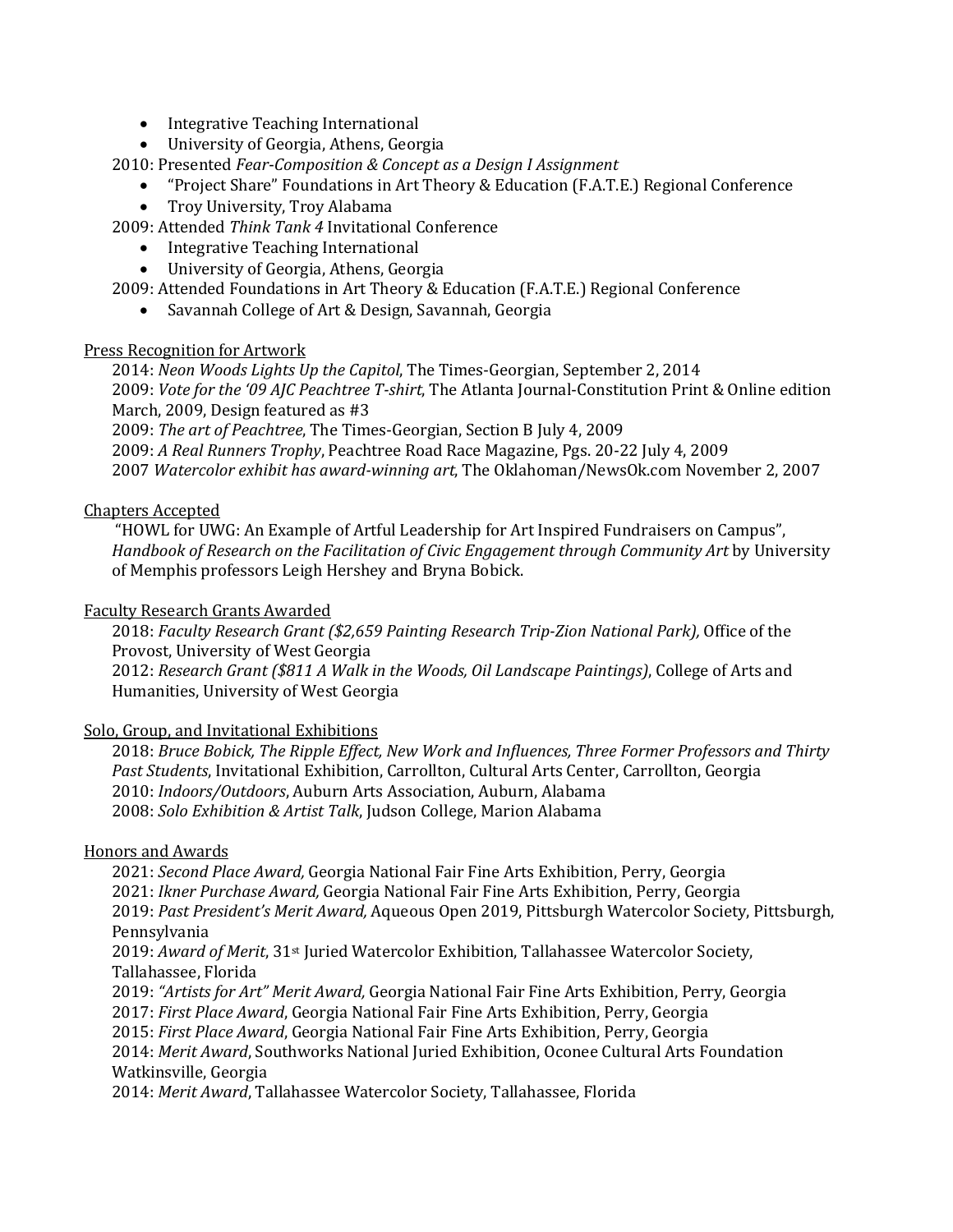2013: *First Place Award*, Georgia National Fair Fine Arts Exhibition, Perry, Georgia 2012: *Merit Award*, Tri-State Exhibition, Tallahassee Watercolor Society, Tallahassee, Florida 2012: *First Place (2D)*, Georgia National Fair Fine Arts Exhibition, Perry, Georgia 2010: Peachtree Road Race Volunteer T-Shirt Design, Atlanta Track Club, Atlanta, Georgia. 2010: Peachtree Road Race Collector T-Shirt Design, Atlanta Track Club, Atlanta, Georgia. 2009: Peachtree Road Race Design Finalist, Atlanta Track Club, Atlanta, Georgia, 2008: 1st Place Award, Tri-State Exhibition, Tallahassee Watercolor Society, Tallahassee, Fl. 2008: Merit Award, Southern Appalachia National Exhibition, Blue Ridge, Georgia 2008: Merit Award, Cultural Arts Center National Show, Douglasville, Georgia 2007: 1st Place Award, National Watercolor Oklahoma, Oklahoma Watercolor Association, Oklahoma City, Oklahoma 2007: Best in Show, National Exhibition, New Mexico Watercolor Society, Albuquerque, New Mexico

2006: *Merit Award*, 17th Annual Juried Competition of Fine Arts, The Georgia National Fair, Perry, Georgia

2005: *2nd Place Award*, 3rd Juried National Art Show, The Rome Art Coterie, Rome, Georgia 2005: *Colson Calendar Selection*, 18th Annual Best of the "Spring into Art" Exhibition, Annette Howell Turner Center for the Arts, Valdosta, Georgia

## National Juried Exhibitions

2021: *Watercolor USA National Exhibition*

- Springfield Museum of Art, Springfield, Missouri
- Juror:  $N/A$
- Acceptances/Entries: N/A

2021: *Georgia Watercolor Society National Exhibition*

- Carrollton Center for the Arts, Carrollton, Georgia
- Juror:  $N/A$
- Acceptances/Entries: N/A

2020: *Metro Montage XX National Exhibition*

- Marietta Cobb Museum of Art, Marietta, Georgia
- $\bullet$  Juror: N/A
- Acceptances/Entries: N/A

2020: Tallahassee Watercolor Society's Brush Strokes Virtual Member

- Tallahassee Watercolor Society, Tallahassee, Florida
- $\bullet$  Juror: N/A
- Acceptances/Entries: N/A

2019: Aqueous Open 2019

- Pittsburgh Watercolor Society, Pittsburgh, Pennsylvania
- Juror: Frank Eber
- Acceptances/Entries: N/A
- 2019: *American Landscapes 2019 Exhibition*
	- Maryland Federation of Art, Annapolis, Maryland
	- Juror: Jack Rasmussen, Director of the American University Museum at the Katzen Arts Center
	- Acceptances/Entries: 64/798

2018: *Southworks National Juried Exhibition*

- Oconee Cultural Arts Foundation, Watkinsville, Georgia
- Juror: Faythe Levine, Assistant Curator at the John Michael Kohler Arts Center, Sheboygan, Wisconsin
- Acceptances/Entries: N/A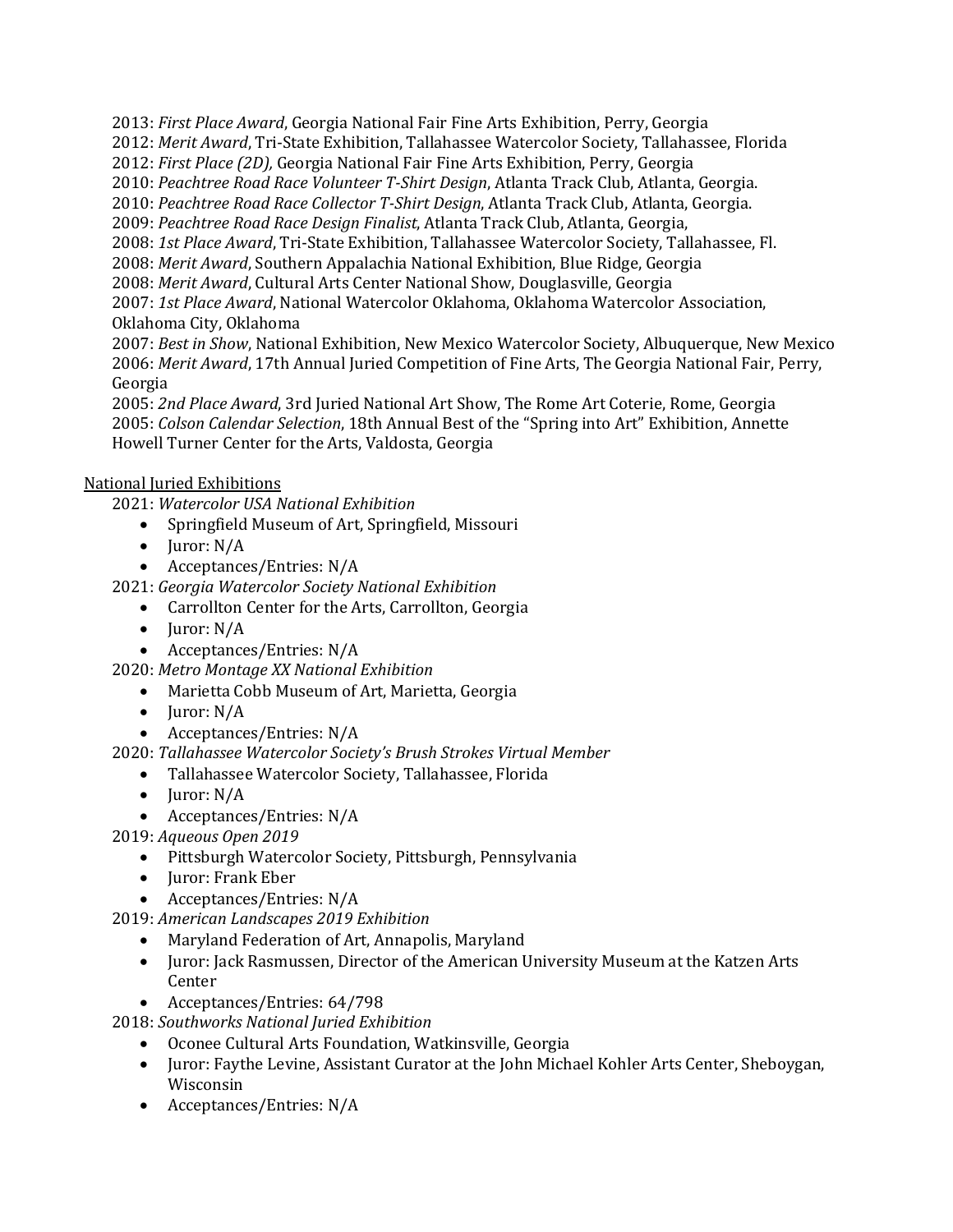2017: *National Exhibition 2017*

- Kansas Watercolor Society, Wichita, Kansas
- Juror: Soon Y. Warren
- Acceptances/Entries: N/A

2017: *Studio Visit Magazine*, Winter 2017 edition

- Juror: George Kinghorn, Executive Director And Curator at the University of Maine Museum of Art
- Acceptances/Entries: 350/1000

2016: *Studio Visit Magazine*, Winter 2016 edition

- Juror: Jessica Roscio, Curator, Danforth Art Museum, Framingham, Massachusetts
- Acceptances/Entries: 350/1000

2016: Academy/Academia, A State Juried Professor and Emeriti Exhibition

- Marietta Cobb Museum of Art, Marietta, Georgia
- Juror: Faye Gold, Curator
- Acceptances/Entries: N/A

2016: Abstract National 2016

- Center for the Arts, Wichita, Kansas
- Juror: Sandra Duran Wilson, Professional Artist
- Acceptances/Entries: N/A

2015: *Studio Visit Magazine*, Winter 2015 edition

- Juror: Mary M. Tinti, Associate Curator, Fitchburg Art Museum, Fitchburg, Massachusetts
- Acceptances/Entries: 350/1000
- 2015: *Southworks National Juried Exhibition*
	- Oconee Cultural Arts Foundation Watkinsville, Georgia
	- Juror: Will South, Chief Curator for the Columbia Museum of Art, Columbia, South Carolina
	- Acceptances/Entries: N/A
- 2014: *Southworks National Juried Exhibition*
	- Oconee Cultural Arts Foundation Watkinsville, Georgia
	- Juror: Ron Platt, Hugh Kaul Curator of Modern and Contemporary Art, Birmingham Museum of Art, Birmingham, Alabama
	- Acceptances/Entries: N/A
- 2014: *National Exhibition 2014*
	- Kansas Watercolor Society, Wichita, Kansas
	- Juror: Paul Jackson
	- Acceptances/Entries: N/A
- 2014: *Studio Visit Magazine*, Volume 26
	- Juror: Trevor Richardson, Director, Herter Art Gallery, UMASS, Amherst
	- Acceptances/Entries: 350/1000
- 2013: *National Exhibition 2013*
	- Kansas Watercolor Society, Wichita, Kansas
	- Juror: Paul Jackson
	- Acceptances/Entries: 87/384
- 2013: National Watermedia Art Show
	- Oklahoma Watercolor Society, Oklahoma City, Oklahoma
	- Juror: Frank Francese
	- Acceptances/Entries: N/A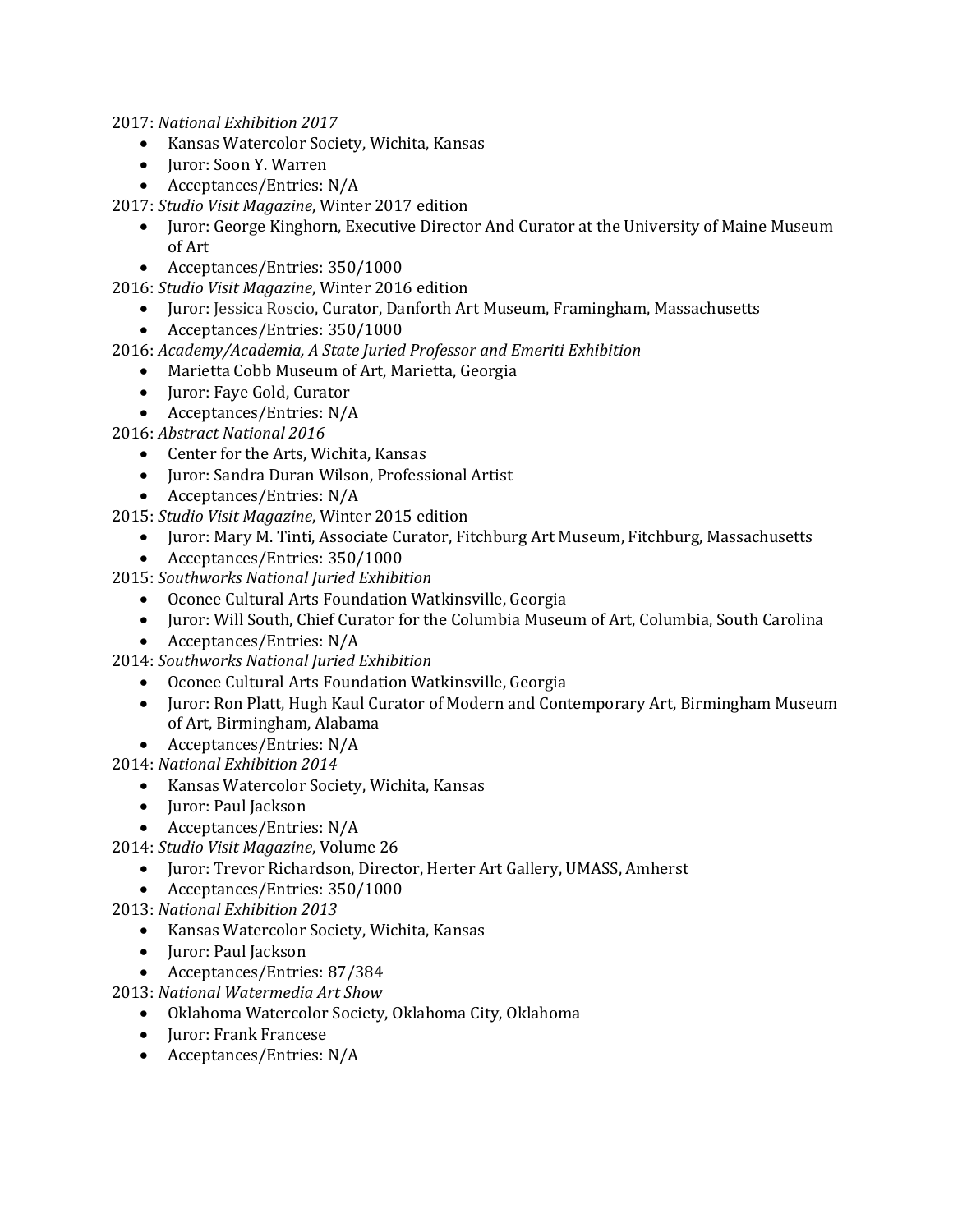2012: *National Exhibition 2012*

- Kansas Watercolor Society, Wichita, Kansas
- Juror: Donald Lake
- Acceptances/Entries: 87/432

2012: 31st Adirondacks National Exhibition of American Watercolors

- Old Forge, New York
- Juror: Pat Soucie
- Acceptances/Entries: N/A

2011: *70th National Exhibition*

- Watercolor Society of Alabama, Tennessee Valley Museum of Art Tuscambia, Alabama
- Juror: Jeanne Dobie and Elizabeth Chapman, Professional Watercolor Artists
- Acceptances/Entries: N/A

2011: *18th National Juried Exhibition*

- Rhode Island Watercolor Society Pawtucket, Rhode Island
- Juror: Janet Rogers, Professional Watercolor Artist
- Acceptances/Entries: N/A
- 2011: *10th Juried National Exhibition*
	- Rome Art Coterie Rome, Georgia
	- Juror: Michael De Marling, North Georgia College and State University
	- Acceptances/Entries: N/A

2010: *Arizona Aqueous National Exhibition*

- Tubac Center for the Arts Tubac, Arizona
- Juror: Harley Brown, Professional Watercolor Artist
- Acceptances/Entries: 75/400+

2010: *Southworks National Juried Exhibition*

- Oconee Cultural Arts Foundation Watkinsville, Georgia
- Juror: Catherine Fox, Co-Founder of ArtsCriticATL.com and former Art Critic for the Atlanta Journal-Constitution
- Acceptances/Entries: 85/431

2009: *National Exhibition*

• Georgia Watercolor Society, Colquitt County Arts Center Moultrie, Georgia Juror: Ted Nutall, Professional Watercolor Artist Acceptances/Entries: 65/364

2009: *68th Annual National Exhibition*

- Watercolor Society of Alabama, Heritage Hall Museum, Talladega, Alabama
- Juror: Gordon E. West, Professional Watercolor Artist
- Acceptances/Entries:  $60/N/A$

2009: *2nd Annual Juried Exhibition*

- University of Mobile, Mobile, Alabama
- Juror: Deb Wiedel, Assistant Curator, Columbus (Ga.) Museum of Art
- Acceptances/Entries: N/A

2009: Falling Water Exhibit 2009

- Committee on Public Art (COPA) Fairhope, Alabama
- Jurors-Tommy McPherson, Director, Mobile Museum of Art. Melissa Morgan, Former Director, Pensacola Museum of Art
- Acceptances/Entries: N/A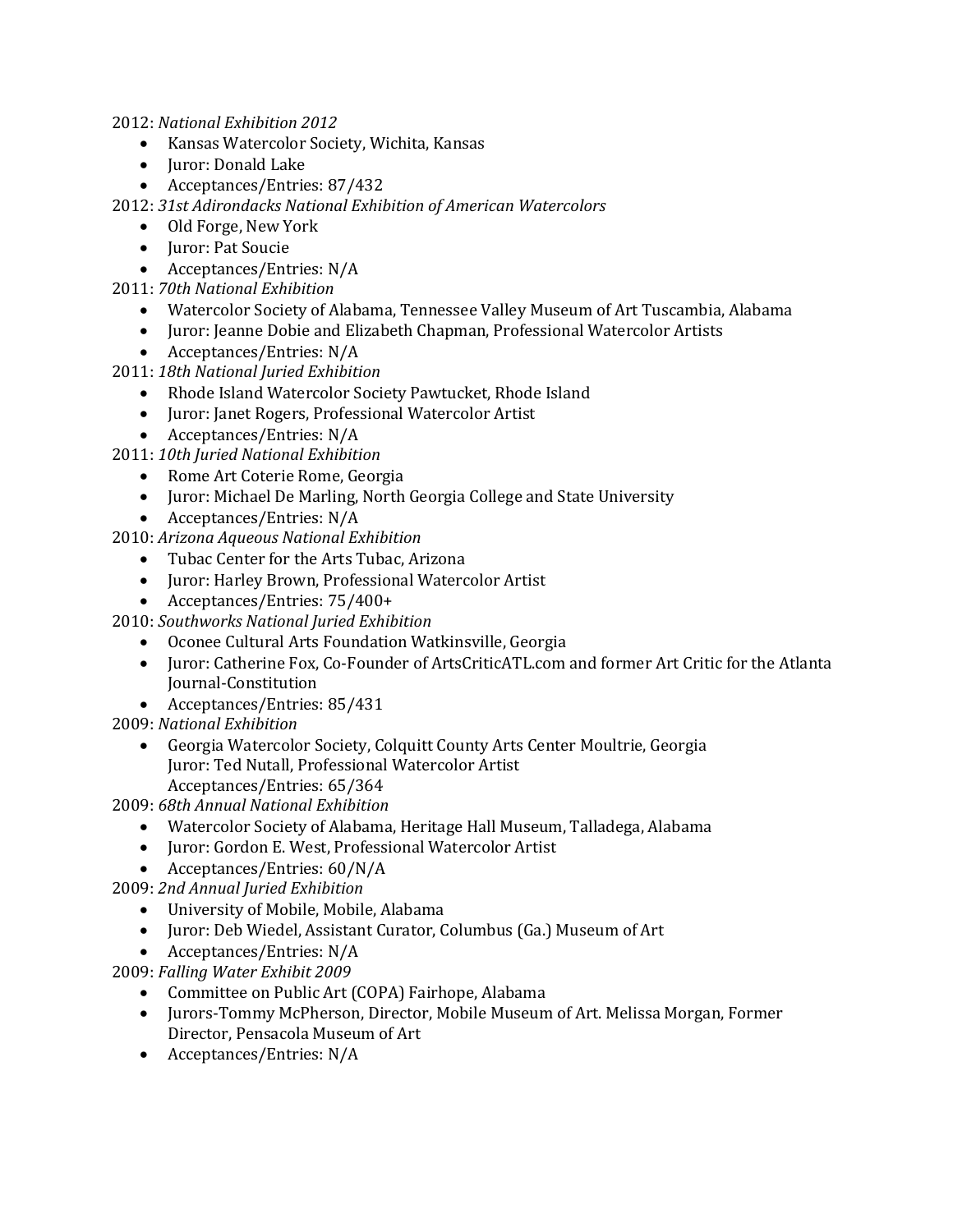2008: *1st National Exhibition*

- Southern Appalachia Artists Guild, Blue Ridge, Georgia
- Juror: Alan Flattman
- Acceptances/Entries: 116/483

2008: *22nd Annual National Exhibition*

- Cultural Arts Council, Douglasville, Georgia
- Juror: Lisa Alembik, Director of the Dalton Gallery, Agnes Scott College
- Acceptances/Entries: 65/200+

2008: *21st National Juried Art Exhibition*

- South Cobb Arts Alliance, Mableton, Georgia
- Juror: Marvin Shaw
- Acceptances/Entries: 131/401

2007: *National Watercolor Oklahoma*

- Oklahoma Watercolor Association, Oklahoma City, Oklahoma
- Juror: Warren Taylor
- Acceptances/Entries: 69/241

2007: *National Exhibition*

- New Mexico Watercolor Society, Albuquerque, New Mexico
- Juror: Gerald Brommer
- Acceptances/Entries: 103/241

2007: *33rd National Juried Art Exhibition*

- Alaska Watercolor Society, Anchorage, Alaska
- Juror: Carrie Burns Brown
- Acceptances/Entries: 46/115

2007: *39th National Exhibition*

- California Watercolor Association, San Francisco, California
- Juror: Carla O'Connor
- Acceptances/Entries: 90/N/A

2007: *National Juried Art Exhibition*

- Red River Watercolor Society, Fargo, North Dakota
- Juror: Janet Rogers
- Acceptances/Entries:  $47/N/A$

2006: *Open Show*

- Hawaii Watercolor Society, Honolulu, Hawaii
- Juror: Doug Lew
- Acceptances/Entries: N/A

2006: *National Exhibition*

- Niagara Frontier Watercolor Society, Kenan Center Gallery Lockport, New York Jurors: Alvero Casagnet and Christopher Stangler
- Acceptances/Entries: N/A

2006: *13th Annual National Watermedia Competition*

- Rhode Island Watercolor Society, Pawtucket, Rhode Island
- Juror: John Salminen
- Acceptances/Entries: N/A

2005: *Auburn Works on Paper National Juried Exhibition*

- Auburn Arts Association, Auburn, Alabama
- Jurors: Tom Butler, Stephen Vicks, Columbus (Ga.) Museum
- Acceptances/Entries:  $56/N/A$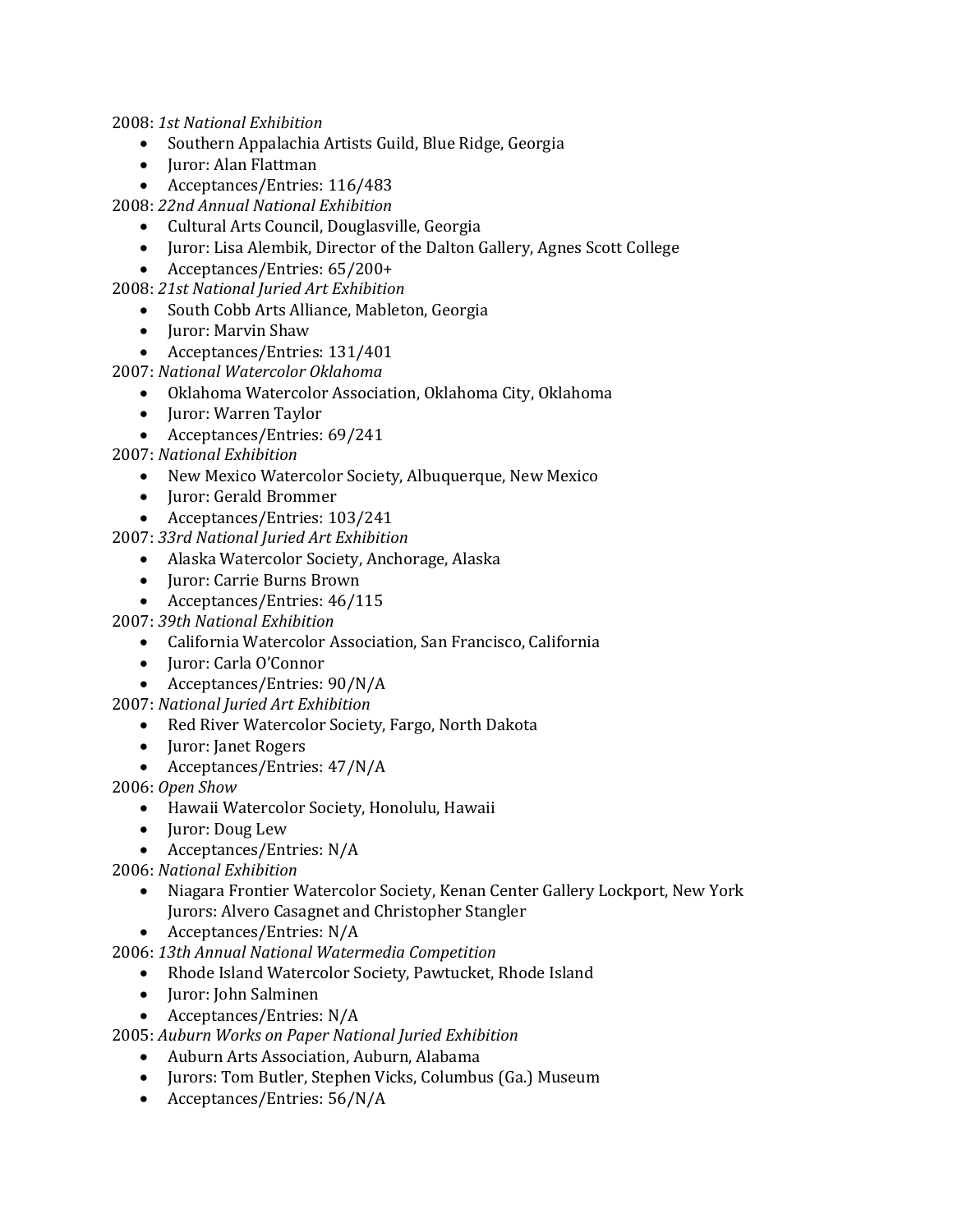2005: *Annual National Exhibition XX*

- Wyoming Watercolor Society, Sheridan, Wyoming
- $\bullet$  Juror: N/A
- Acceptances/Entries: N/A

## Regional Juried Exhibitions

2021: 32<sup>nd</sup> Fine Arts Competition

- Georgia National Fair, Perry, Georgia
- $\bullet$  Juror: N/A
- Acceptances/Entries: N/A
- 2019: 31<sup>st</sup> Juried Watercolor Exhibition
	- Tallahassee Watercolor Society, Tallahassee, Florida
	- Juror: Richard Stephens
	- Acceptances/Entries: 59/65
- 2019: 30<sup>th</sup> Fine Arts Competition
	- Georgia National Fair, Perry, Georgia
	- Juror: Sam Collins
	- Acceptances/Entries: N/A
- 2017: *27th Tri-State Tri-State Exhibition*
	- Tallahassee Watercolor Society, Tallahassee, Florida
	- Juror: Paul Jackson
	- Acceptances/Entries: 50/180
- 2017: Art of Georgia II (Northwest)
	- Office of the Governor, Georgia State Capitol, Atlanta, Georgia
	- Jurors: Karen Paty, Director, Georgia Council for the Arts and members of the Office of the Governor
	- Acceptances/Entries: N/A
- 2017: *28th Georgia National Fair Fine Arts Exhibition*
	- Georgia National Fair, Perry, Georgia
	- Juror: Amy Collins, Medical Illustrator, Birmingham, Alabama
	- Acceptances/Entries: N/A
- 2015: 26th Georgia National Fair Fine Arts Exhibition
	- Georgia National Fair, Perry, Georgia
	- Juror: Pam Longobardi, Georgis State University, Atlanta, Georgia
	- Acceptances/Entries: N/A
- 2015: *27th Tri-State Tri-State Exhibition*
	- Tallahassee Watercolor Society, Tallahassee, Florida
	- Juror: Nicholas Simmons
	- Acceptances/Entries: N/A

2014: *Art of Georgia (Northwest*)

- Office of the Governor, Georgia State Capitol, Atlanta, Georgia
- Jurors: Karen Paty, Director, Georgia Council for the Arts and members of the Office of the Governor
- Acceptances/Entries: N/A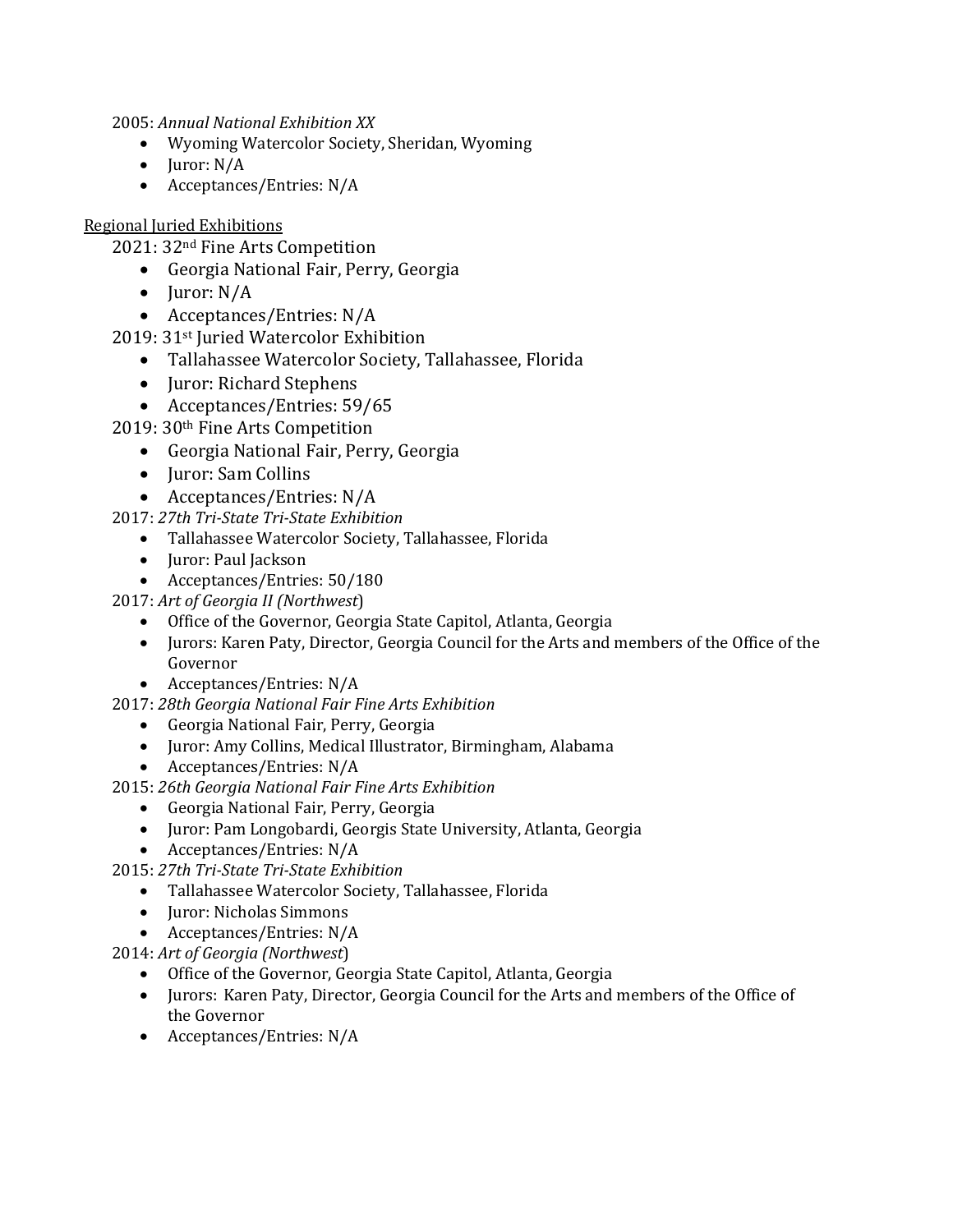2014: 25th *Georgia National Fair Fine Arts Exhibition*

- Georgia National Fair, Perry, Georgia
- Juror: Krista Harberson, Savannah College of Art and Design, Savannah, Georgia
- Acceptances/Entries: N/A

2014: *26th Tri-State Tri-State Exhibition*

- Tallahassee Watercolor Society, Tallahassee, Florida
- Juror: Susan Hinton
- Acceptances/Entries: N/A

2013: *24th Georgia National Fair Fine Arts Exhibition*

- Georgia National Fair, Perry, Georgia
- Juror: Sharon McNeil
- Acceptances/Entries: N/A

2012: 24th Tri-State Tri-State Exhibition

- Tallahassee Watercolor Society, Tallahassee, Florida
- Juror: Edward Minchin
- Acceptances/Entries: N/A
- 2012: *23rd Georgia National Fair Fine Arts Exhibition*
	- Georgia National Fair, Perry, Georgia
	- Juror: Carrie Burns Brown
	- Acceptances/Entries: N/A

2011: 22nd Georgia National Fair Fine Arts Exhibition

- Georgia National Fair, Perry, Georgia
- Juror: Beth Elise Baronian, Savannah College of Art and Design
- Acceptances/Entries: N/A

2009: *19th Annual Juried Competition of Fine Arts*

- Georgia National Fair, Perry, Georgia
- Juror-Lloyd Nick, Oglethorpe University Museum of Art
- Acceptances/Entries: N/A

2008: *20th Tri-State Watercolor Exhibition*

- Tallahassee Watercolor Society, Tallahassee, Florida
- Juror: Marilyn Hughes Phillis
- Acceptances/Entries: 70/N/A

2008: 20th Annual Best of the "Spring into Art" Exhibition

- Annette Howell Turner Center for the Arts, Valdosta, Georgia
- Juror:  $N/A$
- Acceptances/Entries: 70/441

2008: *19th Annual Summer Showcase*

- Thomasville Cultural Arts Center, Thomasville, Georgia
- Juror: Grace Maloy, Executive Director LeMoyne Center for the Visual Arts, Tallahassee, Florida
- Acceptances/Entries: 72/164

2007: *19th Tri-State Watercolor Exhibition*

- Tallahassee Watercolor Society, Tallahassee, Florida
- Juror: Janet Walsh
- Acceptances/Entries: 75/150+